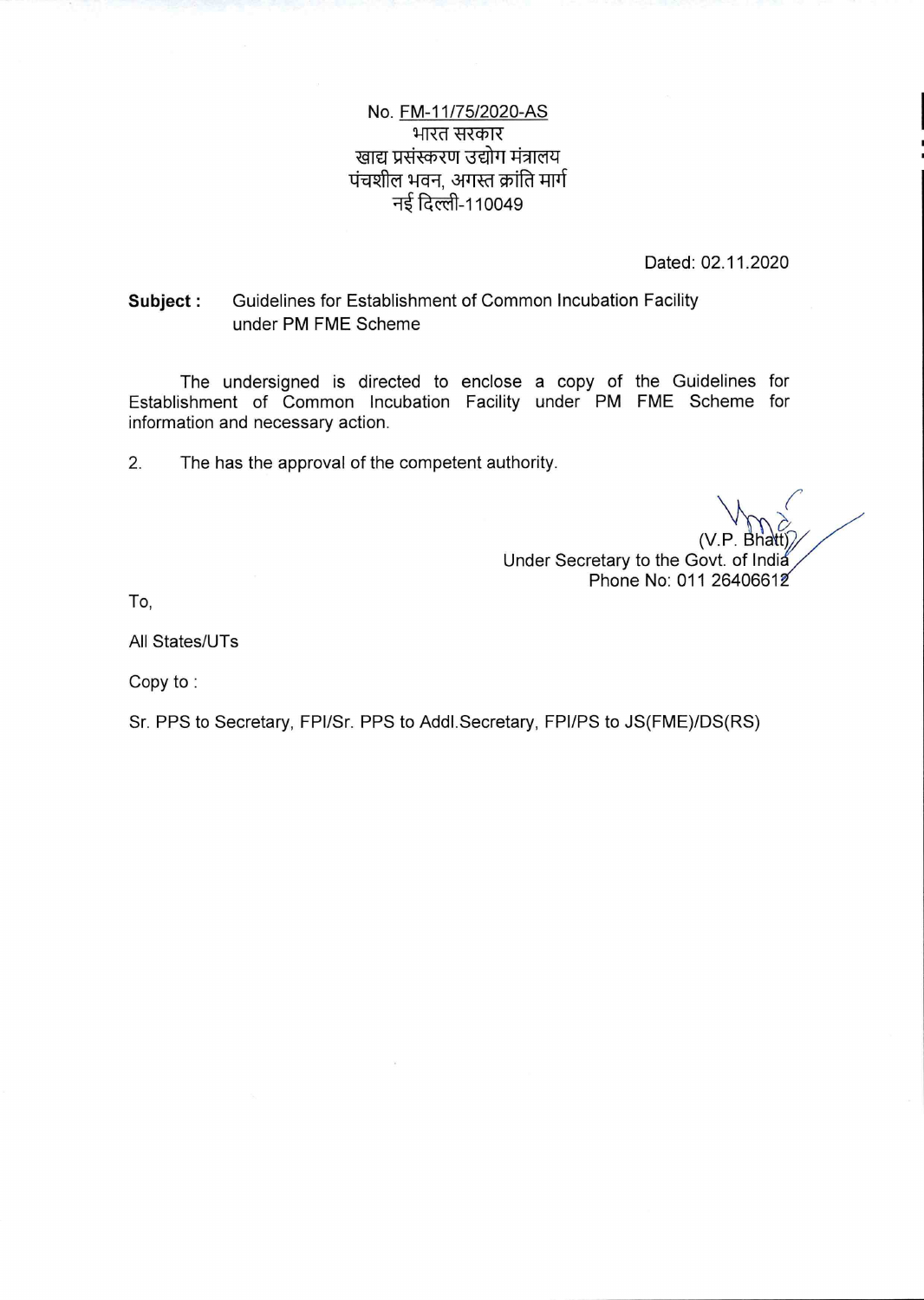#### **Guidelines for Establishment of Incubation Center under PMFME Scheme**

# **1. Background**

Establishment of Incubation Center based on One District One Product (ODOP) is one of the important components of PMFME Scheme. The scheme envisages providing credit support to 2 lakh existing unorganized micro-food processing enterprises. Through this scheme the micro entrepreneurs/SHGs/FPOs/Cooperatives and groups can utilize this Incubation Center to manufacture their products without capital investment. In addition, this Incubation Center will be utilized to provide training and skill upgradation support to the beneficiaries.

1.2 The raw materials will be converted into finished product by utilizing the primary/ secondary/Tertiary processing and auxiliary units that will be set up at this Incubation Center. This facility aids in overcoming the financial burdens on capital investment of start-ups and also supports the existing entrepreneurs to venture into product extension lines. In short, this facility renders machinery support required for conversion of produce from farm to fork.

#### **2. Objectives**

- To support establishment of Incubation Center for ODOP and other products
- To utilize the Incubation Center on commercial basis
- To provide training to beneficiaries (micro entrepreneurs/ SHGs/FPOs/Cooperatives and groups) through Incubation Centers at the training rates prescribed under PMFME Scheme based on National Skill Framework

# **3. Salient features of Incubation Center**

The scheme under its Incubation Center would provide the following support

- i. Primary processing facility like cleaning, grading and packaging of raw produce
- ii. Secondary processing facilities like milling, flaking, minimal processing, thermal processing, brining and so on
- iii. Tertiary processing like processing of Ready to eat, Ready to serve, Ready to cook and so on
- iv. Cold storage facilities to store their fresh and processed produce
- v. Re-packing of foods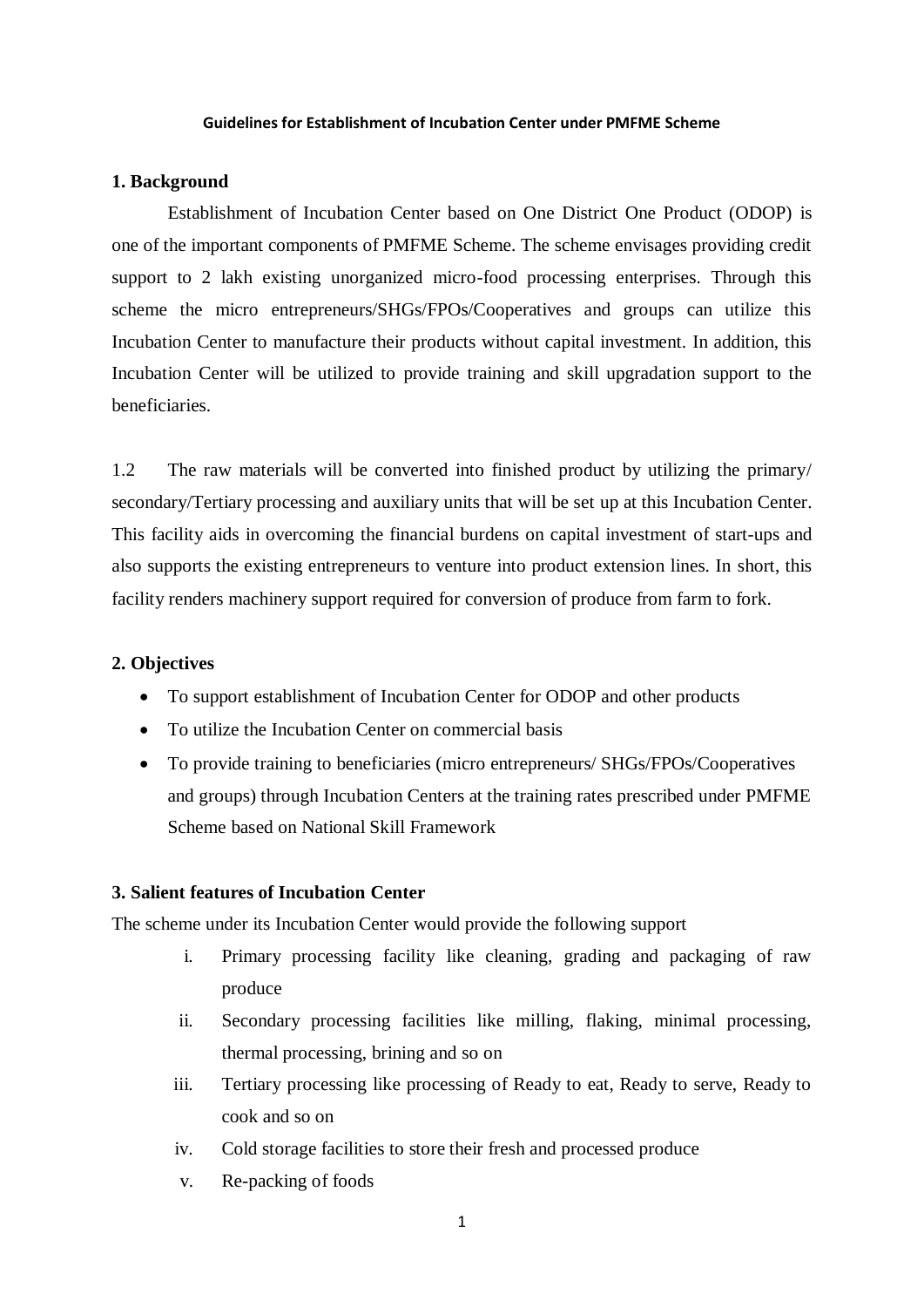vi. Supports product extension lines

#### **4. Components of schemes**

As per the main PMFME scheme, One District One Product (ODOP) approach is adopted in order to reap the benefit of scale in terms of procurement of inputs, availing common services and marketing of products. Based on the baseline study, the state governments have identified a food product for a district, keeping in view of the scheme on perishables, cereal based product or a food product widely produced in a district and their allied sectors. Shortlisted ODOPs from the state government have been pooled together and the food produce has been grouped into 11 categories as given below including minor forest produce for tribal districts.

- Food products based on Food Grains (Rice, Wheat & Pulses)
- Oil seeds based products
- Millets based products
- Fruits based products
- Vegetables & Tuber Crops related products
- Fish and marine products
- Meat/Poultry products
- Dairy products
- Spice products
- Plantation crops based products (including coconut and sugar cane)
- Minor forest produce (targeting the tribal population)

#### **4.1Incubation Center**

Incubation Center shall be the processing cum incubation facility based on ODOP along with 2-4 allied product lines. The Incubation Center should have a minimum three processing lines and maximum five processing lines to be funded from PMFME Scheme. The Incubation Center will be made available for the end users on custom hiring basis for startups and smaller food processing units. But it should run on commercial basis for full utilization of installed capacity. The Incubation Center shall have the complete processing lines as per the standard norms. The space/area for any Incubation Centers should be minimum 7000 Sq. ft.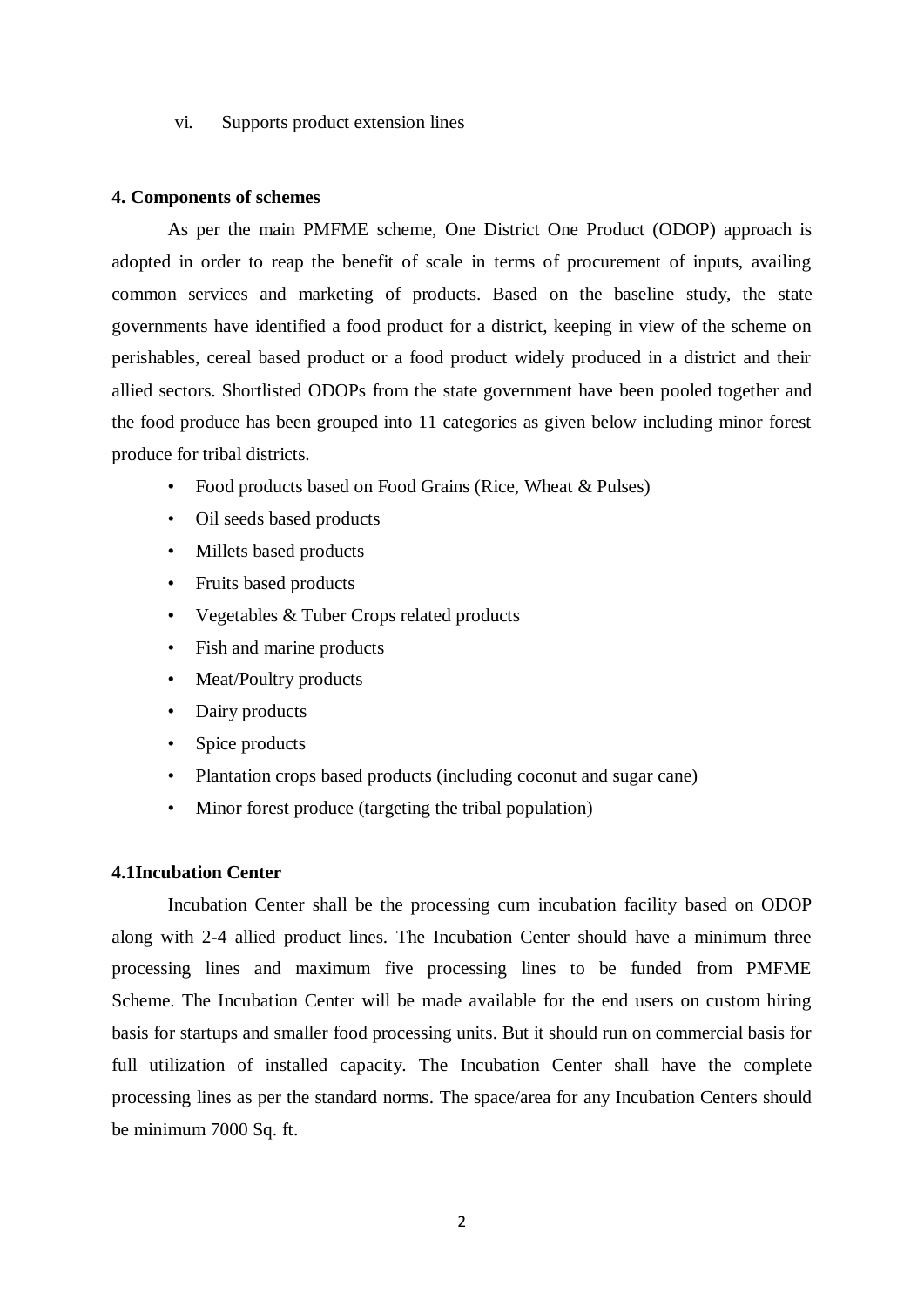## **4.2 Host Institute**

The identified institutes where the Incubation Center to be established is named as Host Institute. Any government owned institutions or govt. funded autonomous Institutions such as technical colleges, universities, other professional institutes, R&D institutes or any private institutions/agencies shall be the host institute. The concerned state government/nodal agency shall identify the host institute and location for establishing the Incubation Center. The institutes which is having existing building shall be given preference for hosting Incubation Center.

# **4.3 Cost norms for setting up Incubation Center**

Each selected host institute will be funded for the following to establish the Incubation Center

| Sl No          | <b>Processing</b>                                            | Cost (in Rs. 11) |
|----------------|--------------------------------------------------------------|------------------|
| $\mathbf{1}$   | 3-5 processing lines (capacity: $1-2$ tonnes/day) for        | 200              |
|                | and allied produce -should include primary,<br><b>ODOP</b>   |                  |
|                | secondary and tertiary processing, raw material/finished     |                  |
|                | product storage, packaging.                                  |                  |
| $\overline{2}$ | minor renovation of existing<br>building,<br>Flooring,       | 50               |
|                | electrical connections and other auxiliary units like        |                  |
|                | boilers, RO plant, ETP etc.                                  |                  |
| 3              | Building with minimum 7000 sq. ft (to be provided by         |                  |
|                | host institute)*                                             |                  |
| $\overline{4}$ | Food Testing $Lab - If$ the host institute is not having the | 25               |
|                | in house testing facility, can propose the basic equipment   |                  |
|                | for proximate analysis and microbial load analysis**.        |                  |
|                | Total                                                        | 275              |

\*The institute with existing building/space shall be given preference for the grant support.

\*\*Basic equipment required for food testing lab

| $S$ No      | Equipment                    | <b>Approximate cost</b><br>(in Rs. Lakh) |
|-------------|------------------------------|------------------------------------------|
|             | Hot air oven                 | 1.5                                      |
|             | Soxhlet apparatus            | 2.5                                      |
| $\mathbf 3$ | Protein – Kjeldhal apparatus | 7.5                                      |
|             | Fibre analyzer               | 5.5                                      |
|             | Muffle furnace- ash content  | 2.0                                      |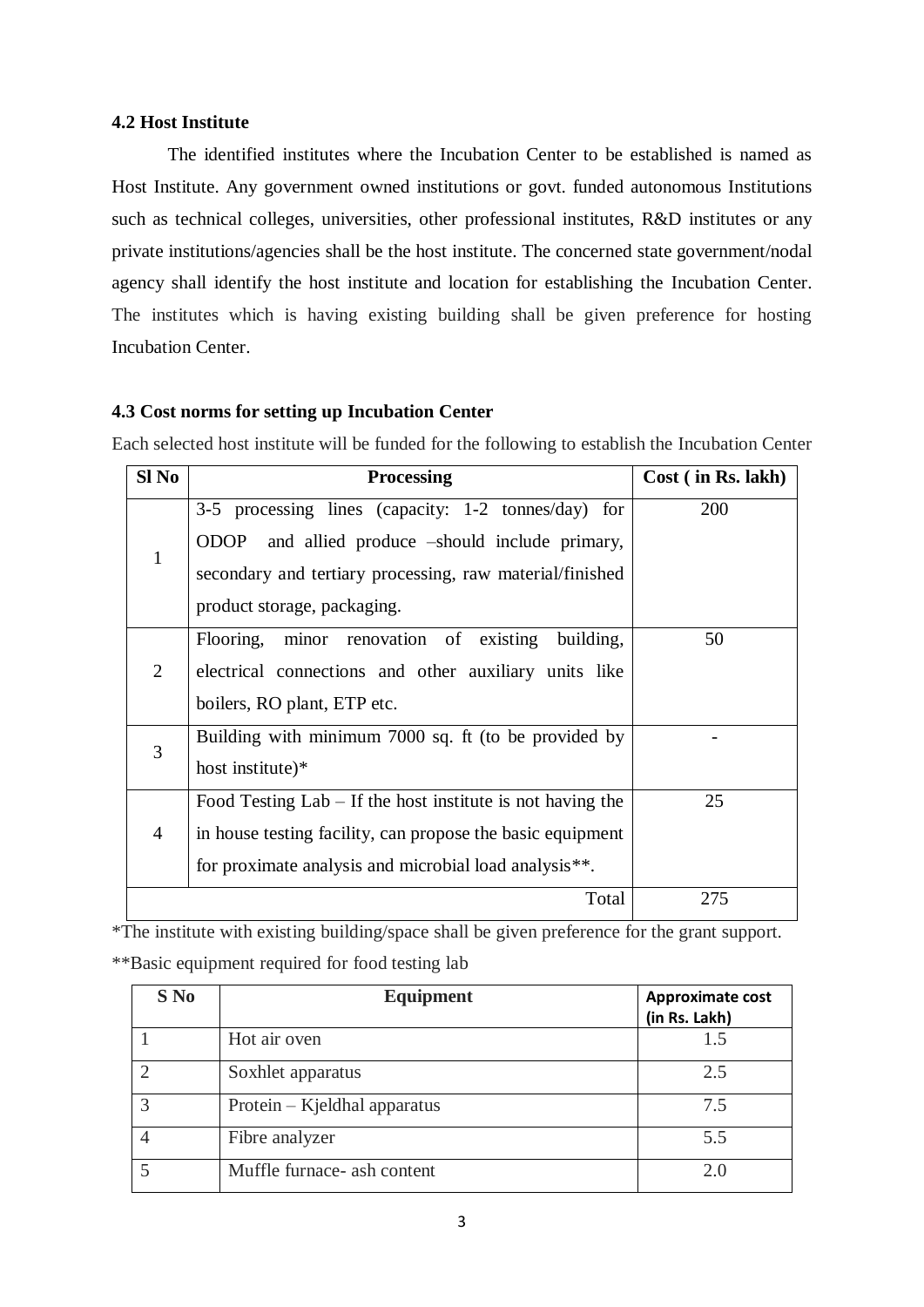| autoclave and incubator etc.               |             |
|--------------------------------------------|-------------|
| Refractometers, pH meter, Gun thermometer, | 1.0         |
| glassware etc.                             |             |
| <b>Total</b>                               | <b>25.0</b> |

# **4.4 Special grant in aid support to host institutes for civil works**

As a special case, if the host institute does not have building infrastructure for Incubation Center shall be supported by PM FME Scheme with grant of Rs.1.0 crore (Rupees One crore only)for construction of buildings.

#### **4.5 Funding details**

Allocation of fund shall follow the below norms

| Government<br>Institute/Organization | <b>Private Agency</b>                                 | <b>Private Agency in Tribal Areas,</b><br>NE States and SC/ST category |
|--------------------------------------|-------------------------------------------------------|------------------------------------------------------------------------|
| 100 percent of funding will          | 50 percent of funding will 60 percent of funding will |                                                                        |
| be provided from PMFME               | be provided from PMFME                                | be provided from PMFME                                                 |
| scheme                               | scheme and balance from                               | scheme and balance from                                                |
|                                      | private agency                                        | the private agency                                                     |

# **4.6 Role of host institute**

- The selected host institute is responsible to arrange required land, building and other basic amenities like water, electricity, etc.
- The host institute is responsible for establishment of Incubation Centre with the processing line as per the cost norms and relevant guidelines of PM-FME scheme within one year from the date of sanction.
- Once the Incubation Center is set up, the common incubation facilities shall be leased out to an O&M operator through a transparent process. The O&M operator should operate the Incubation Center on commercial basis. The O&M operator would charge for using the services of the Incubation Center from the micro enterprises and for training. The bidding criteria should be the maximum rates to be charged from micro enterprises for using the services of the Incubation Center and training. Maintenance of Incubation Center including the machinery shall be the responsibility of O&M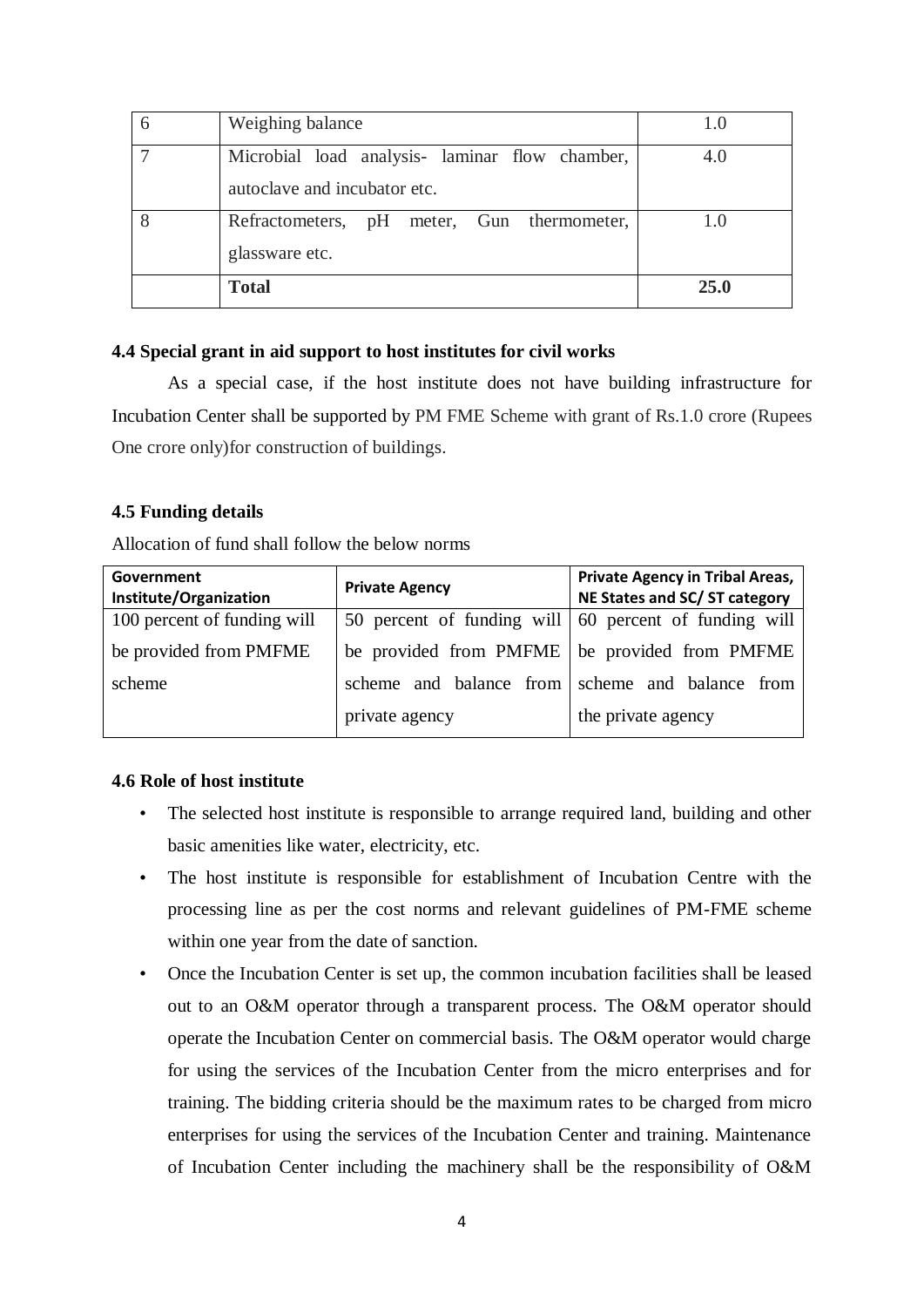operator. It shall be ensured by the host institution that the Incubation Center is utilized by a large number of micro enterprises and for all the trainings under PMFME and other State and Central Government Schemes. Any micro enterprise should be able to use the services of the Incubation Center if they are willing to pay for the charges.

• A monitoring and advisory committee shall be constituted by the Host Institute (HI) with a representative from mentor institution for continuous monitoring of the operations to ensure effective implementation of the scheme.

## **4.7 Mentor Institution**

States should select one of the CSIR/ICAR or other research institutions as mentor institution for each Incubation Center. The role of the mentor institution would be as follow:

- Continuous monitoring of the implementation and establishment of Incubation Center at host institutes.
- Providing technical support to host institutes at the stage of establishment as well as running the Incubation Center.

#### **4.8 Application procedure**

D**etailed project report (DPR)** which should contain the following particulars:

- Host institution details like experience in food processing, technical manpower available, details of land and building, suitability of the proposed building to house the incubation centre.
- Details of proposed location for establishing the incubation centre: The location should preferably be at places where there is likelihood of micro enterprises to come and get their goods processed, It should not be inside any Agricultural University/research centre located away from a city and highway. Also can be at a location of farm produce in case of perishables and nearness to city market in case of goods produced for local market. Specify how accessible is the location to micro enterprises to come with raw material and depart with finished goods - distance from road, highway, city, etc.
- Details of the proposed incubation centre
	- o Proposed processing lines